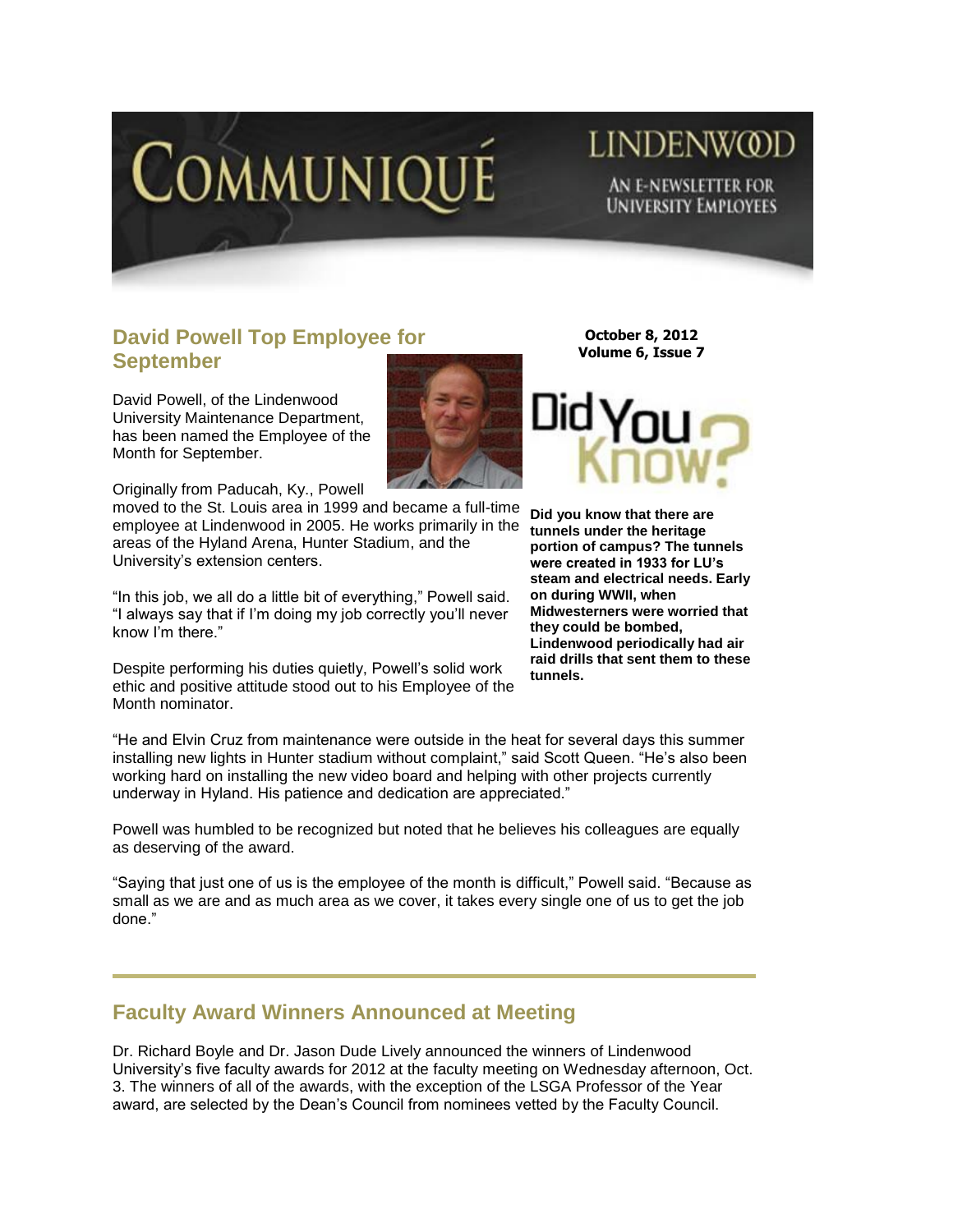Nominations are made from within the faculty.

Jo Ellen Kerksiek, of the School of Humanities, won the Lindenwood Service Award, which recognizes outstanding service to and promotion of Lindenwood among the full-time faculty. Commitment to advising, committee and task force work, student clubs and activities, and/or outside community service are taken into account.



O'Banion Thouvenot Crawford Ezvan Kerksiek



John Crawford, of the School of Sciences, won the Scholar of the Year Award. The award is presented to a full-time faculty member who has distinguished himself or herself in the area of professional scholarship, which is normally validated by editors, publishers, judges, or professional organizations not directly affiliated with the University.

Patrick O'Banion, of the School of Humanities, was selected for the President's Scholar-Teacher Award, which recognizes a full-time faculty member who most effectively merges professional scholarship with effective teaching method. Specifically, the winner will have conducted research of a substantial level of professionalism and either involved students in it or used it to benefit students in the classroom.

Winning the Emerson Award for Teaching Excellence was Mira Ezvan, of the School of Business. The award is presented by Emerson Electric, Inc., and recognizes a full-time faculty member who demonstrates the best combination of pedagogical innovation, student centeredness, and effectiveness as a classroom teacher.

The Adjunct Teaching Award was presented by Mark Theissen, who teaches in the School of Fine and Performing Arts. The only one of the awards recognizes part-time or adjunct faculty members, this award seeks to recognize the professor who has demonstrated the best combination of pedagogical innovation, student-centeredness, and effectiveness as a classroom teacher.

Finally, David Matthias, President of the Lindenwood Student Government Assocation, announced the winner of the LSGA Professor of the Year Award—Frank Thouvenot. Matthias announced that the process this year produced a record number of nominees and votes for the winner. He also pointed out that Thouvenot's entry on the Rate My Professor website revealed a very good rating, as well as a chili pepper for "hotness."

Each award winner was presented with a plaque and recognized on stage during the meeting.

#### **Isenberg Paper Best at European Conference**

Susan Isenberg, PhD, of the Lindenwood University School of Education, co-authored a paper titled "Media Selection for Online Learner-Centered Education" that received the Best Theoretical Paper Award at the 2012